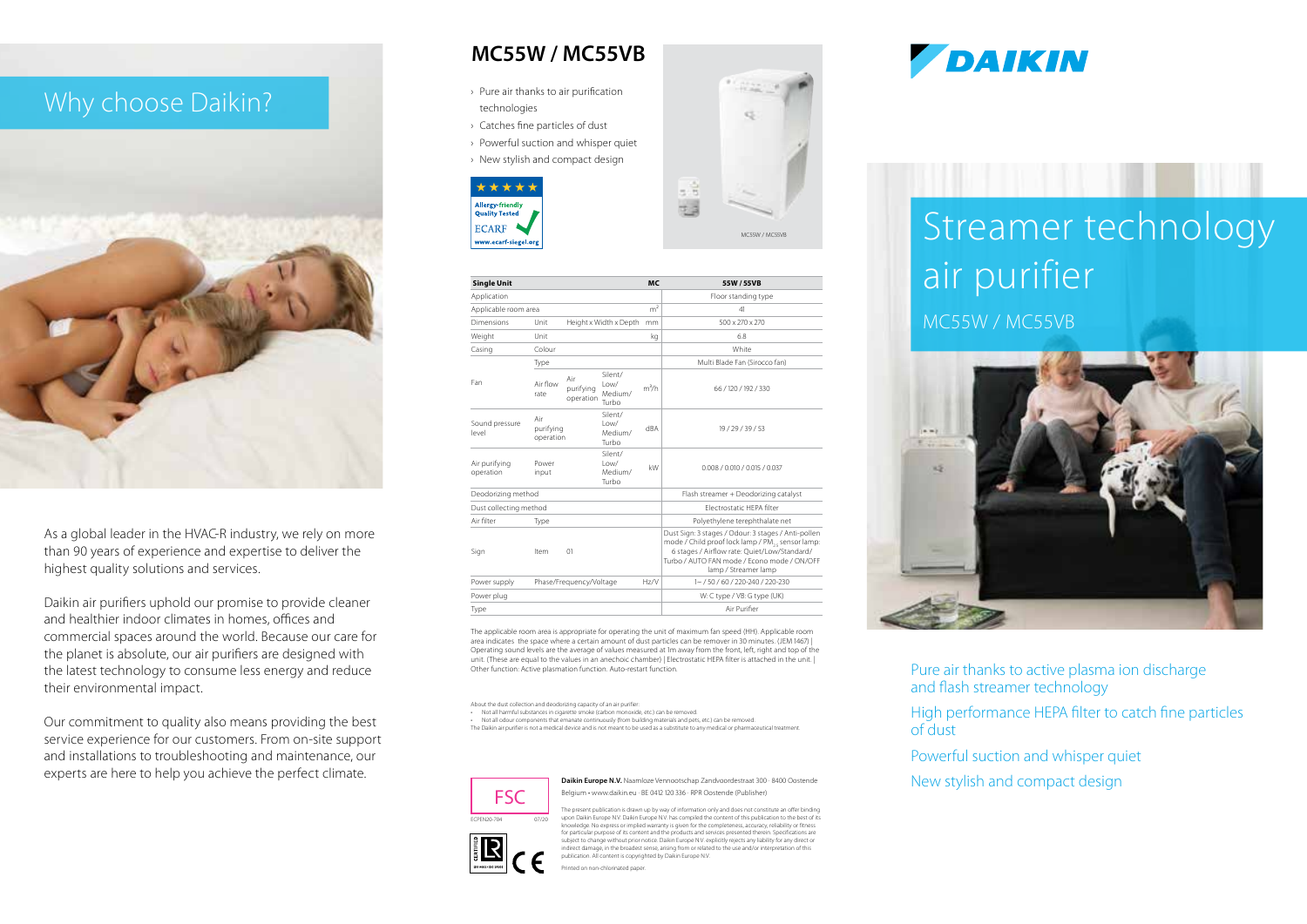### Daikin's unique double method

- 1. The Streamer unit, a high power plasma discharge technology, decomposes harmful substances\* inside the unit. These substances are either trapped on the HEPA filter or adsorbed to the deodorizing filter element.
- 2. The Active Plasma Ion generation unit provides further purification to the space, by adding purifying elements to the cleaned air. These could for example assist to deodorize smelling curtains and carpets.
- \* Substances including: viruses<sup>1</sup>, bacteria<sup>2</sup>, pollen<sup>3</sup>, mould spores<sup>4</sup>



- Note: 1 Testing organization: Kitasato Research Center for Environmental Science; Test result certificate 21\_0026 (issued by same organization); Result of experiment: 99.9% removal of A-H1N1 virus after 1 hour.
- 2 Testing organization: Japan Food Research Laboratories. Test number: 15044988001-0201. Test method: Attached a test piece inoculated with bacteria liquid on the upstream side of a dust collection filter installed in an air purifier, and operated it in a test area of 25 m<sup>3</sup>. Counted the number of live bacteria after five hours. Test result: Reduced by more than 99% in five hours. Test unit: Tested with MCK55S (Japanese model), a model equivalent to MCK55W series (turbo operation).
- 3 Various allergens were irradiated by streamer discharge and the breakdown of protein in the allergens was verified using the ELISA method, cataphoresis, or an electron microscope (Joint research with Wakayama Medical University). Test example: 'Japanese cedar pollen Cryj-1'; Test result: 99,6% or more decomposed and removed in 2 hours.
- 4 Testing organization: Japan Food Research Laboratories. Test number: 204041635-001. Test result: 99.9% or more of mould (Cladosporium) spores decomposed and removed in 24 hours.

### Three steps to decompose harmful substances



Takes in air over a wide area from 3 directions.



### **Effective capturing of pollutants** 2

Efficiently catches dust and pollutants with an electrostatic HEPA filter.

### **Decomposition** 3



Uses Daikin's Streamer technology to decompose, by oxidation, harmful substances caught on the filter.

### The Streamer Symbol consists of three C's



**CLASH**: The dust collection filter catches the floating substances with the attached harmful gases and Streamer decomposes the gases by oxidation.

**CYCLE:** The deodorising filter adsorbs and decomposes odour. Thanks to the regeneration of the adsorbing capacity, the deodorising capacity is maintained. No need to change the deodorising filter, unlike air purifiers with activated carbon filters.

**CLEAN:** Removes bacteria from dust collection filter.

### High performance HEPA filter to catch fine particles of dust



- › Removes 99,97% of fine particles of 0,3*μ*m
- › Filter fiber itself is charged with static electricity, and collects particles efficiently
- › Doesn't clog easily, hence less pressure loss





### Compact, effective and quiet thanks to the new, innovative structure



## Model debut in a compact and stylish design

\*\* Calculated by test method based on Japan Electrical Manufacturers' Association.Standard

Air purification only Applicable room area  $~1.241$ Airflow  $5.5<sub>m³/min</sub>$ .  $330<sub>m³/hour</sub>$ Dust collection Air purification Deodorisation **MC55W / MC55VB\*** Capacity in turbo operation mode

Different filters for the best indoor air

\* UK plug

JEM1467.



### Triple Detection sensor to quickly detect air pollution

Equipped with a high sensitivity dust sensor that distinguishes small particles such as PM<sub>25</sub> and larger particles of dust and reacts accordingly. Triple detection of dust, PM<sub>25</sub> and odour is provided.

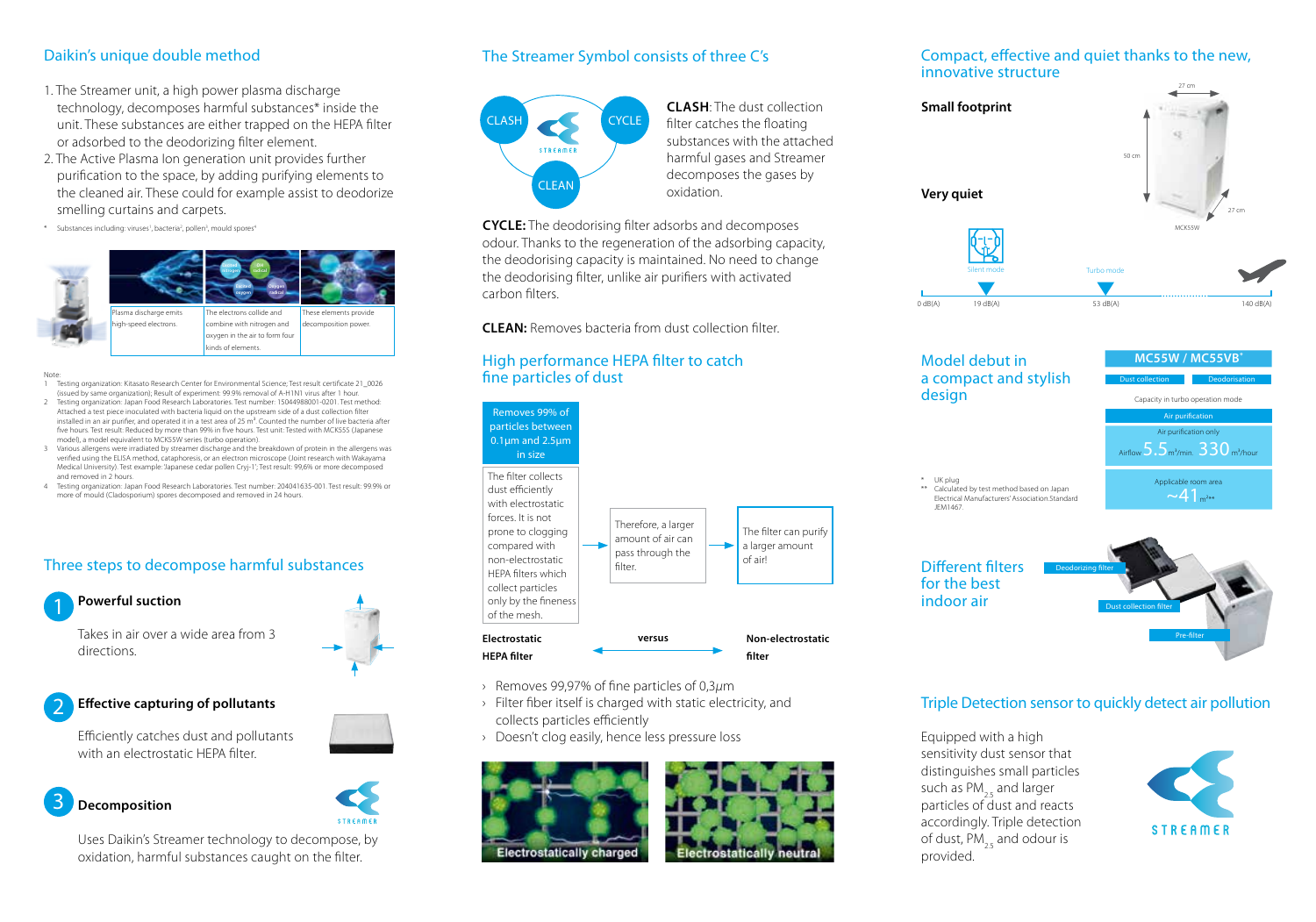

# Humidifying air purifier

MCK55W



Humidification and purification in one Pure air thanks to active plasma ion discharge and flash streamer technology High performance HEPA filter to catch fine particles of dust Powerful suction and whisper quiet New stylish and compact design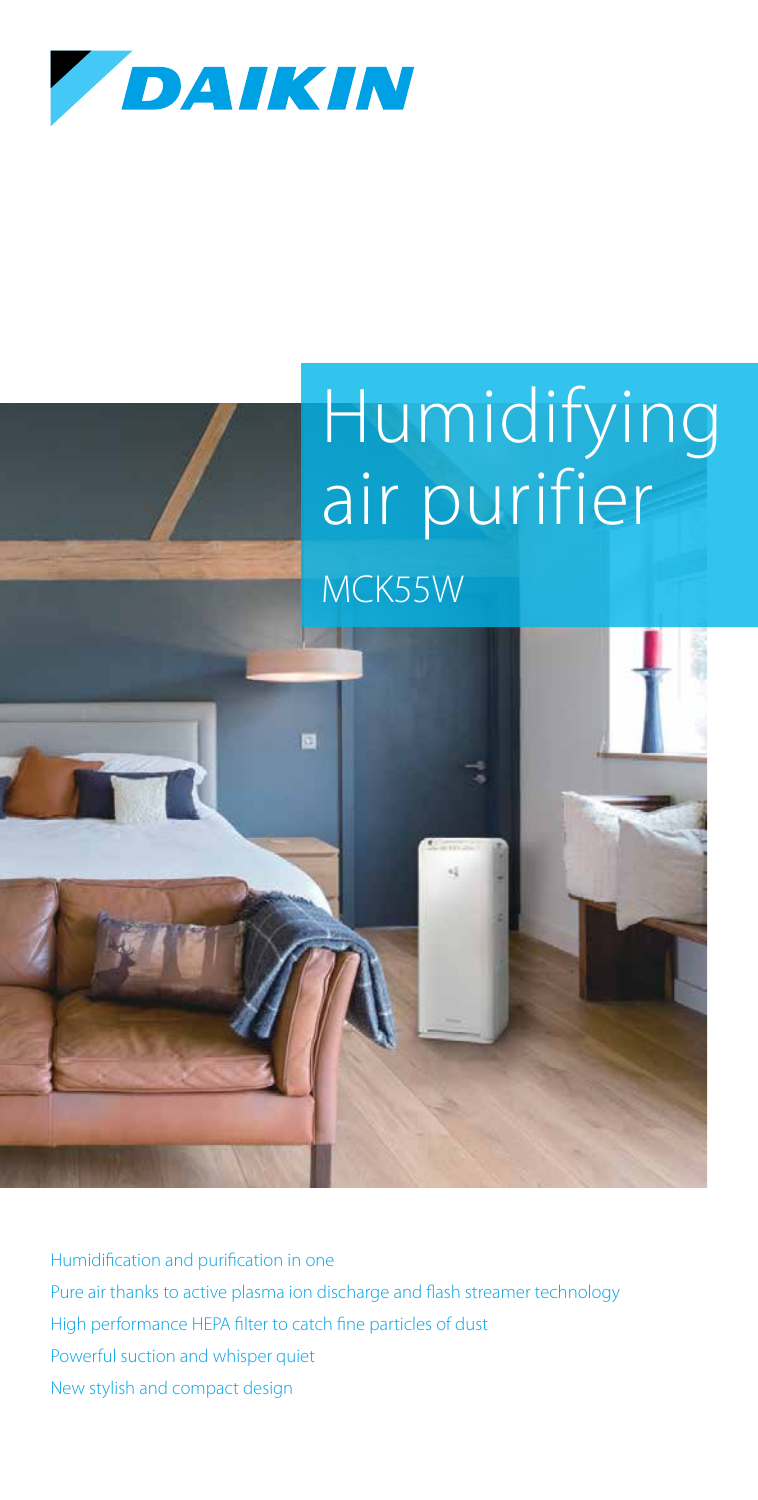# Why choose Daikin?

products and solutions.

to provide comfortable indoor climates in homes, offices and commercial spaces around the world. Based on a tradition of technological and design excellence, our air purifiers reduce the presence of pollutants, allergens and moulds to provide clean air and healthier indoor environments.

support, installation, troubleshooting and maintenance.

# Daikin's unique double method

1. The Streamer unit, a high power plasma discharge technology, decomposes harmful substances\* inside the unit. These substances are either trapped on the HEPA filter or adsorbed to the deodorizing filter element.

\* Substances including: viruses<sup>1</sup>, bacteria<sup>2</sup>, pollen<sup>3</sup>, mould spores<sup>4</sup>

2. The Active Plasma Ion generation unit provides further purification to the space, by adding purifying elements to the cleaned air. These could for example assist to deodorize smelling curtains and carpets.







Plasma discharge emits high-speed electrons.



These elements provide decomposition power.

Note:

kinds of elements.

- ..<br>Testing organization: Kitasato Research Center for Environmental Science; Test result certificate 21\_0026 (issued by same organization); Result of experiment: 99.9% removal of A-H1N1 virus after 1 hour. 2 Testing organization: Japan Food Research Laboratories. Test number: 15044988001-0201. Test method: Attached a test piece inoculated with bacteria liquid on
- the upstream side of a dust collection filter installed in an air purifier, and operated it in a test area of 25 m<sup>3</sup>. Counted the number of live bacteria after five hours.<br>Test result: Reduced by more than 99% in five hou
- 4 Testing organization: Japan Food Research Laboratories. Test number: 204041635-001. Test result: 99.9% or more of mould (Cladosporium) spores decomposed and removed in 24 hours.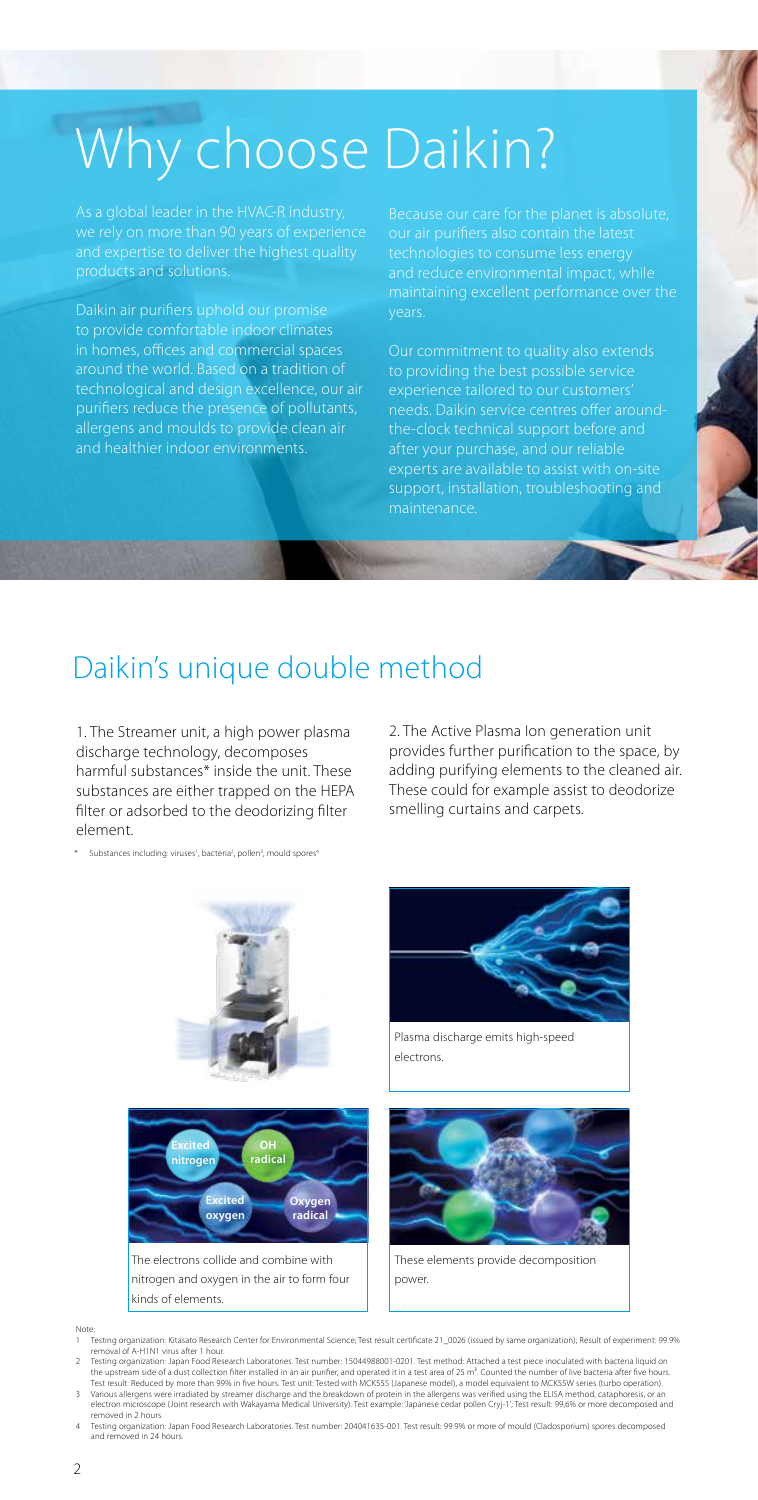

# Three steps to decompose harmful substances

## 1 Powerful suction

Takes in air over a wide area from 3 directions.

## 2 Effective capturing of pollutants

Efficiently catches dust and pollutants with an electrostatic HFPA filter

## Decomposition 3

Uses Daikin's Streamer technology to decompose, by oxidation, harmful substances caught on the filter.







# The Streamer Symbol consists of three C's



**CLASH**: The dust collection filter catches the floating substances with the attached harmful gases and Streamer decomposes the gases by oxidation.

**CYCLE:** The deodorising filter adsorbs and decomposes odour. Thanks to the regeneration of the adsorbing capacity, the deodorising capacity is maintained. No need to change the deodorising filter , unlike air purifiers with activated carbon filters.

**CLEAN:** Removes bacteria from dust collection filter and humidifying filter.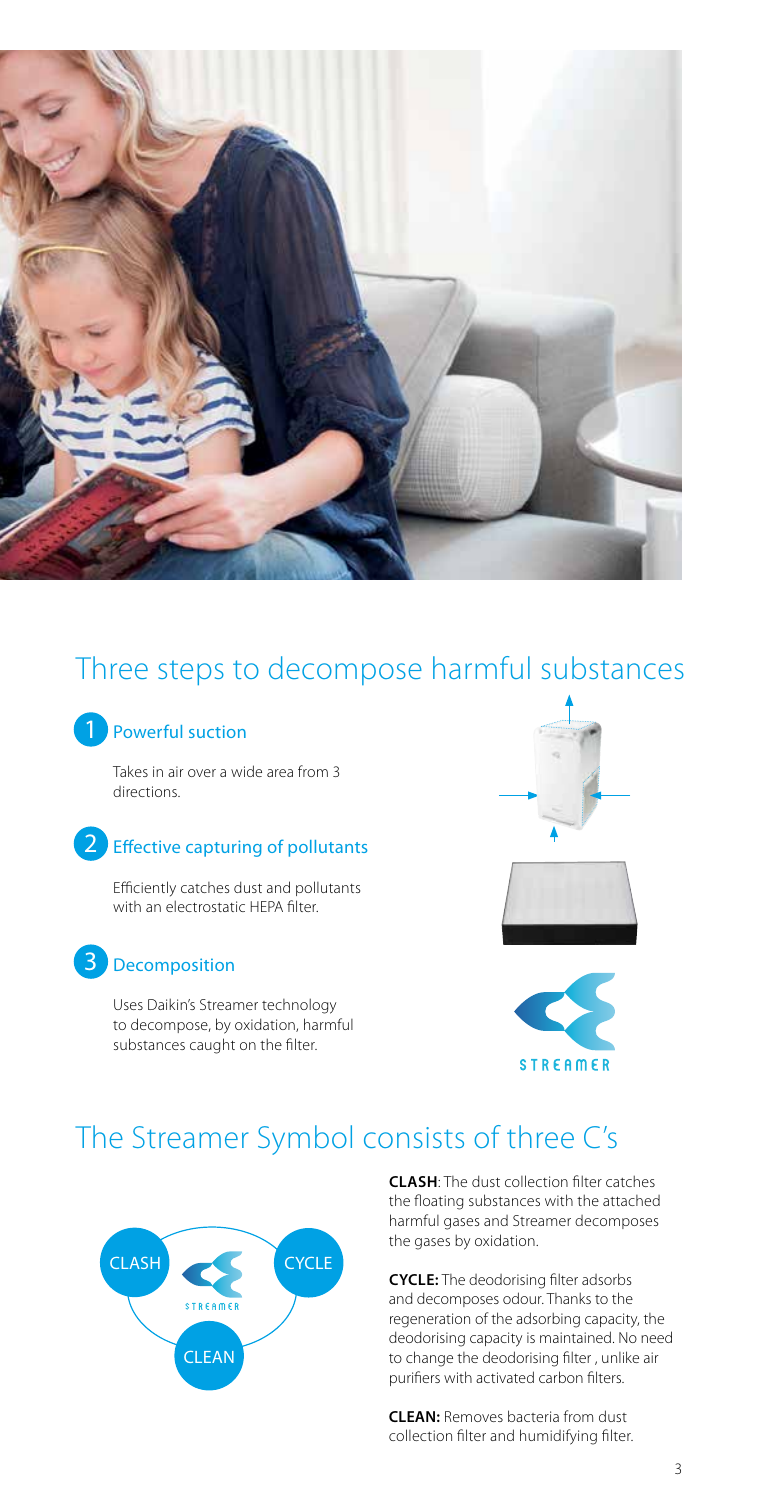# High performance HEPA filter to catch fine particles of dust

Removes 99% of particles between 0.1μm and 2.5μm in size

The filter collects dust efficiently with electrostatic forces. It is not prone to clogging compared with non-electrostatic HEPA filters which collect particles only by the fineness of the mesh.



versus

The filter can purify a larger amount of air!

Non-electrostatic filter

### Electrostatic HEPA filter

- › Removes 99,97% of fine particles of 0,3*μ*m
- › Filter fiber itself is charged with static electricity, and collects particles efficiently
- › Doesn't clog easily, hence less pressure loss
- › Because it catches particles relying only on mesh size, it is necessary to make mesh finer, making it easy to be clogged and cause high pressure loss





# Compact, effective and quiet thanks to the new, innovative structure

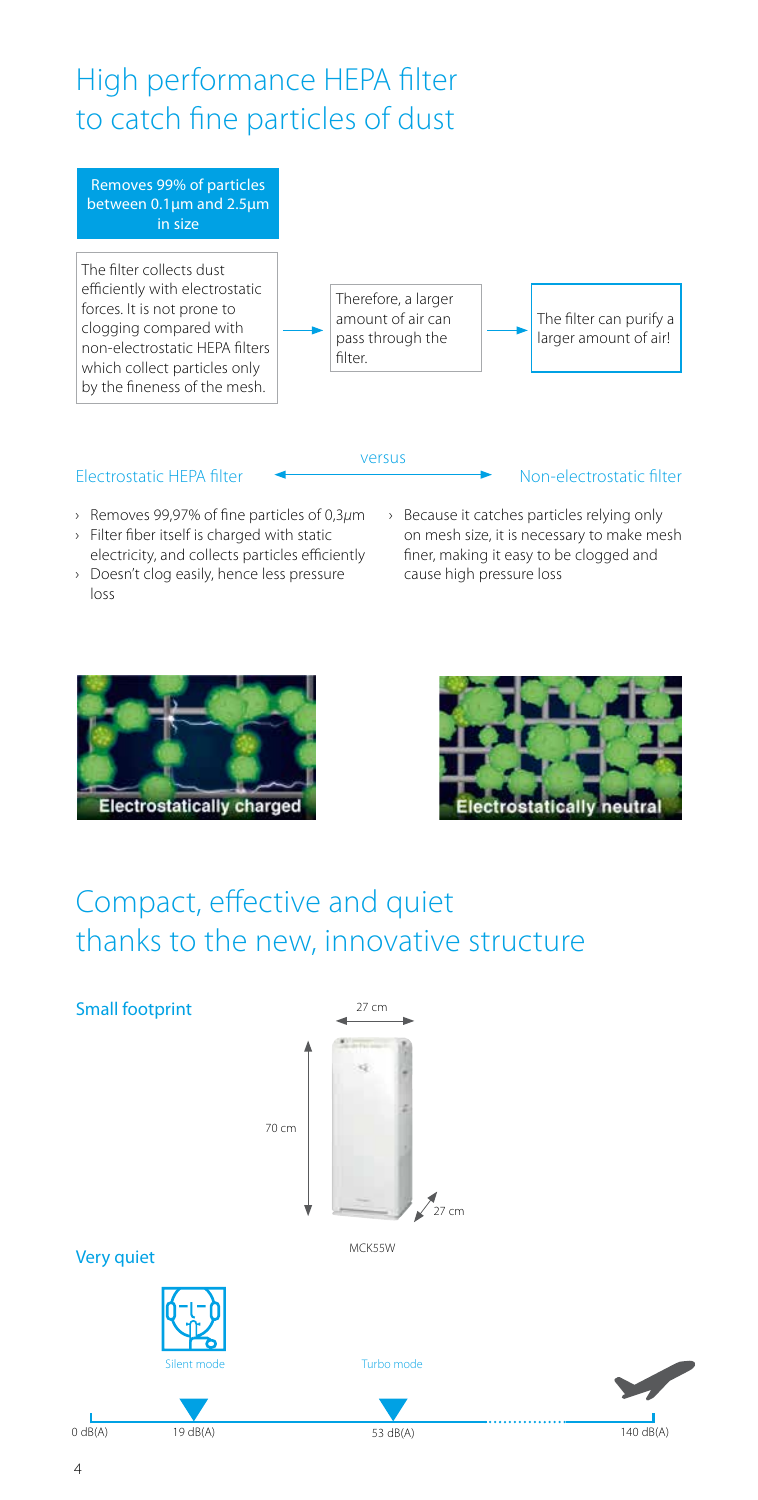# Unique vertical structure



It may become necessary to change out items that usually do not require replacing due to environmental and operational conditions.

# **MCK55W**

HUMIDIFICATION DUST COLLECTION

**DEODORISATION** 

### Capacity in turbo operation mode



\* Calculated by test method based on Japan Electrical Manufacturers' Association Standard JEM1467.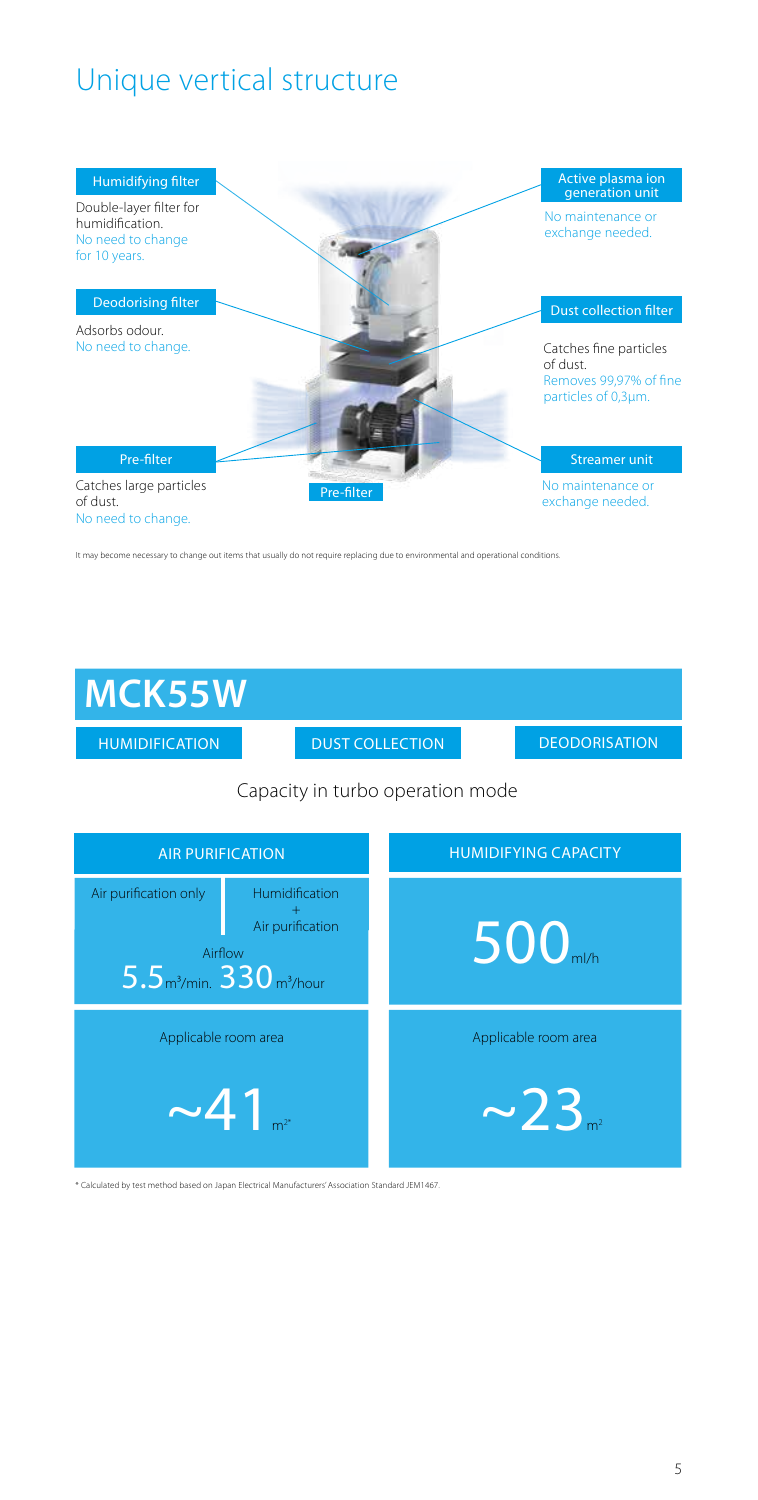# Powerful humidification to protect against Air Dryness and viruses



# Triple Detection sensor to quickly detect air pollution



Equipped with a high sensitivity dust sensor that distinguishes small particles such as PM<sub>25</sub> and larger particles of dust and reacts accordingly. Triple detection of dust, PM<sub>25</sub> and odour is provided.

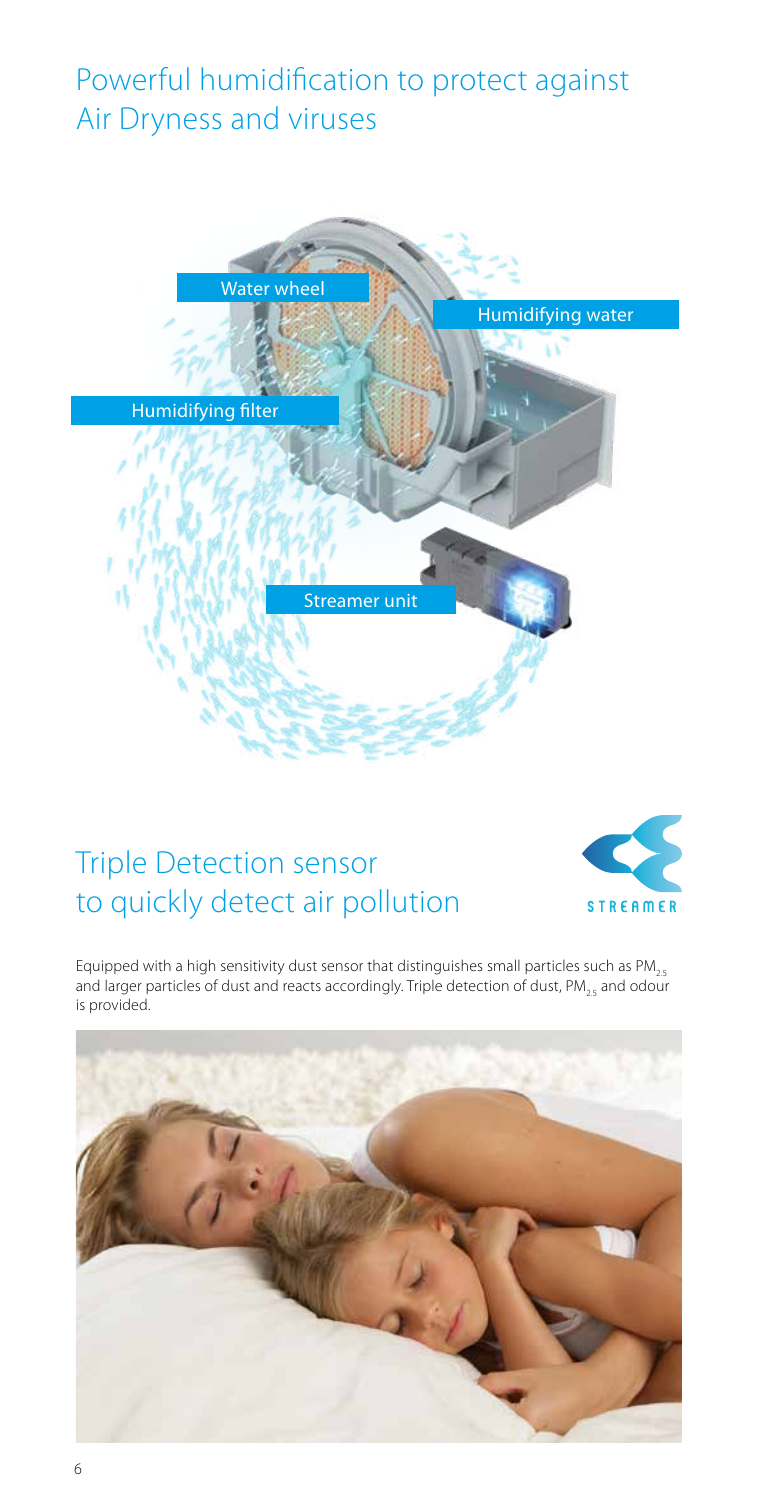# **MCK55W**

- › Protects the skin, the throat and the nostrils from dryness
- › Protects against viruses by maintaining appropriate humidity of the room
- › Indicates humidity of the room
- › Eliminates bacteria on the humidifying filter



| <b>Single Unit</b>                                   |                            |                             |                                     | <b>MCK</b>     | 55W                                                                                                                                                                                                                                                                                                                                                                   |
|------------------------------------------------------|----------------------------|-----------------------------|-------------------------------------|----------------|-----------------------------------------------------------------------------------------------------------------------------------------------------------------------------------------------------------------------------------------------------------------------------------------------------------------------------------------------------------------------|
| Application                                          |                            |                             |                                     |                | Floor standing type                                                                                                                                                                                                                                                                                                                                                   |
| Applicable room area                                 |                            |                             |                                     | m <sup>2</sup> | 41                                                                                                                                                                                                                                                                                                                                                                    |
| Dimensions                                           | Unit                       | HeightxWidthxDepth          |                                     | mm             | 700 x 270 x 270                                                                                                                                                                                                                                                                                                                                                       |
| Weight                                               | Unit                       |                             |                                     | kg             | 9.5                                                                                                                                                                                                                                                                                                                                                                   |
| Casing                                               | Colour                     |                             |                                     |                | White                                                                                                                                                                                                                                                                                                                                                                 |
| Fan                                                  | Type                       |                             |                                     |                | Multi Blade Fan (Sirocco fan)                                                                                                                                                                                                                                                                                                                                         |
|                                                      | Air flow rate              | Air purifying<br>operation  | Silent/<br>Low/<br>Medium/<br>Turbo | $m^3/h$        | 54/120/192/330                                                                                                                                                                                                                                                                                                                                                        |
|                                                      |                            | Humidifying<br>operation    | Silent/<br>Low/<br>Medium/<br>Turbo | $m^3/h$        | 102 /144 /192 /330                                                                                                                                                                                                                                                                                                                                                    |
| Sound pressure level                                 | Air purifying<br>operation | Silent/Low/Medium/<br>Turbo |                                     | dBA            | 19.0 /29.0 /39.0 /53.0                                                                                                                                                                                                                                                                                                                                                |
|                                                      | Humidifying<br>operation   | Silent/Low/Medium/<br>Turbo |                                     | dBA            | 25.0 /33.0 /39.0 /53.0                                                                                                                                                                                                                                                                                                                                                |
| Humidifying operation Power input                    |                            | Silent/L/M/Turbo            |                                     | kW             | 0.011 / 0.014 / 0.019 / 0.058                                                                                                                                                                                                                                                                                                                                         |
|                                                      | Humidi-<br>fication        | Silent/Low/Medium/<br>Turbo |                                     | ml/h           | 200 /240 /300 /500                                                                                                                                                                                                                                                                                                                                                    |
|                                                      | Water tank capacity        |                             |                                     |                | 27                                                                                                                                                                                                                                                                                                                                                                    |
| Air purifying operation Power input Silent/L/M/Turbo |                            | kW                          |                                     |                | 0.007 /0.010 /0.017 /0.056                                                                                                                                                                                                                                                                                                                                            |
| Deodorizing method                                   |                            |                             |                                     |                | Flash streamer + Deodorizing catalyst                                                                                                                                                                                                                                                                                                                                 |
| Dust collecting method                               |                            |                             |                                     |                | Electrostatic HEPA filter                                                                                                                                                                                                                                                                                                                                             |
| Air filter                                           | Type                       |                             |                                     |                | Polyethylene terephthalate net                                                                                                                                                                                                                                                                                                                                        |
| Sign                                                 | Item                       | 01                          |                                     |                | Dust: 3 stages / Odour: 3 stages / Anti-pollen mode / Water<br>supply lamp / Child proof lock lamp / ON/OFF lamp / Streamer<br>lamp / Econo mode / MOIST mode / AUTO FAN mode /<br>PM <sub>2</sub> , sensor lamp: 3 stages / Humildity monitor lamp: 5 stages /<br>Humildity setting: Low/Standard/High /<br>Airflow rate: Quiet/Low/Standard/Turbo / Humidity on/off |
| Power supply                                         | Phase/Frequency/Voltage    | Hz/V                        |                                     |                | 1~/50/60/220-240/220-230                                                                                                                                                                                                                                                                                                                                              |
| Type                                                 |                            |                             |                                     |                | Humidifying air purifier                                                                                                                                                                                                                                                                                                                                              |

The applicable room area is appropriate for operating the unit of maximum fan speed (HH). Applicable room area indicates the space where a certain amount of dust particles can be remover in 30 minutes. (JEM 1467) | Humidification amount changes in accordance with<br>indoor and outdoor temperature and humidity. Measurement condition: 20℃ in temperature,

### Functions

| Dust (PM, ¿/dust) and odour sensor lamps | X |
|------------------------------------------|---|
| Streamer discharge                       | X |
| Active plasma ion                        | X |
| Electrostatic HEPA filters               | X |
| Streamer regenerated deodorizing filter  | X |
| Econo mode                               | X |
| Auto fan mode                            | X |
| Anti-pollen mode                         | X |
| Turbo mode                               | X |
| Child proof lock                         | X |
| Brightness adjustment                    | X |
| Auto restart after power failure         | X |
| Stabilizer free                          | X |